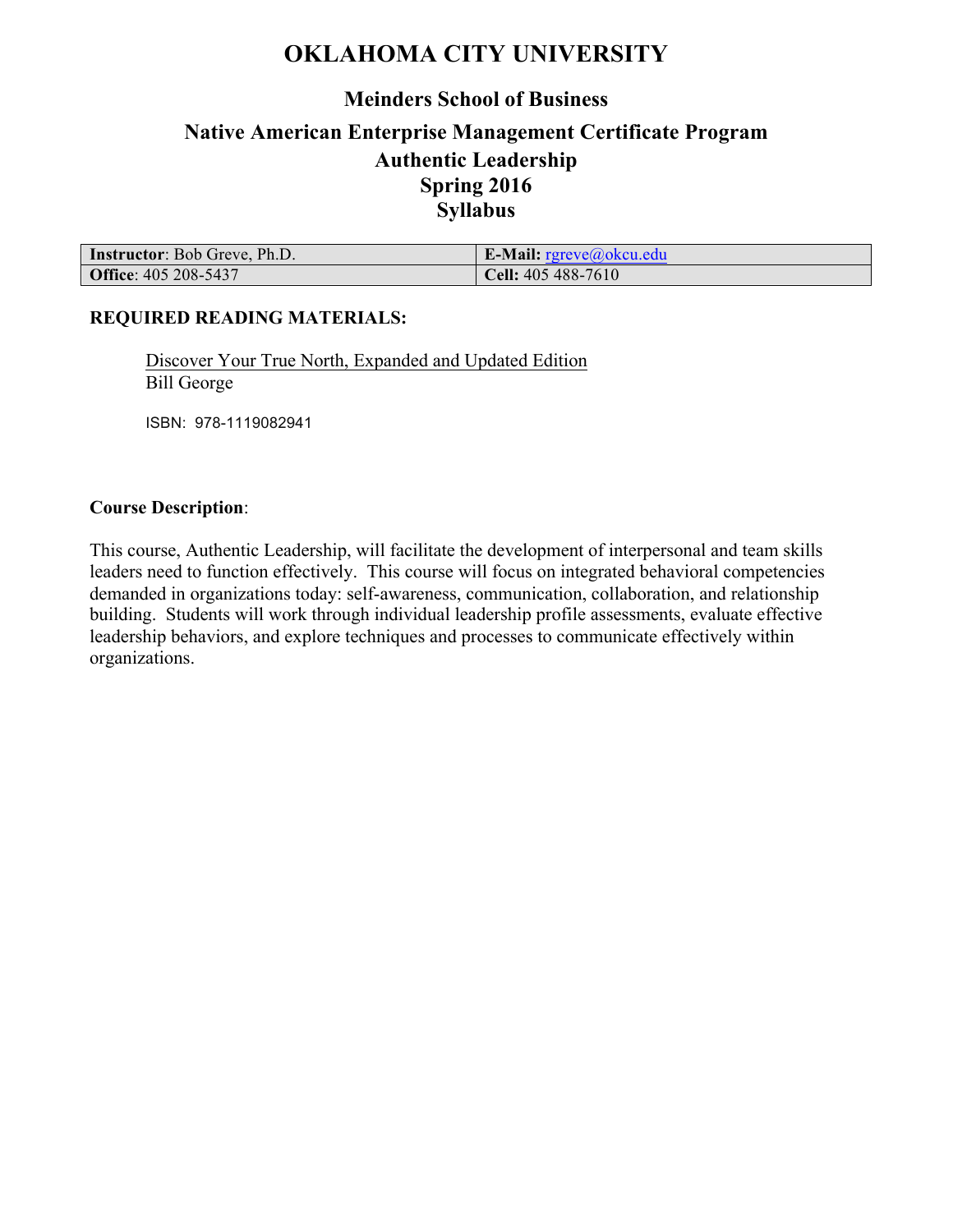This course will include the **CDR 3-Dimensional Assessment Suite** made up of the following:

**CDR Leadership Assessment** – reveals individual distinctions and measures leader acumen, vocational suitability or "best fit" roles, emotional intelligence, key strengths, and potential gaps or short sides.

**CDR Risk Assessment –** measures and describes inherent risk factors and related behaviors that can erode performance and lead to derailment. Gone unchecked, these "risks" can drive even the most promising careers off track.

**CDR Drivers & Rewards (Personal Motivation) –** describes a person's degree of need (and aversions) for specific types of work, rewards and recognition, the optimal work environment and culture preferred.

| January 11:        | You'll receive an email from CDR with instructions for completing the<br>assessments. |  |  |
|--------------------|---------------------------------------------------------------------------------------|--|--|
| <b>January 14:</b> | You need to have completed your assessment by this date.                              |  |  |
| January 18:        | You'll receive your individual Assessment results via email.                          |  |  |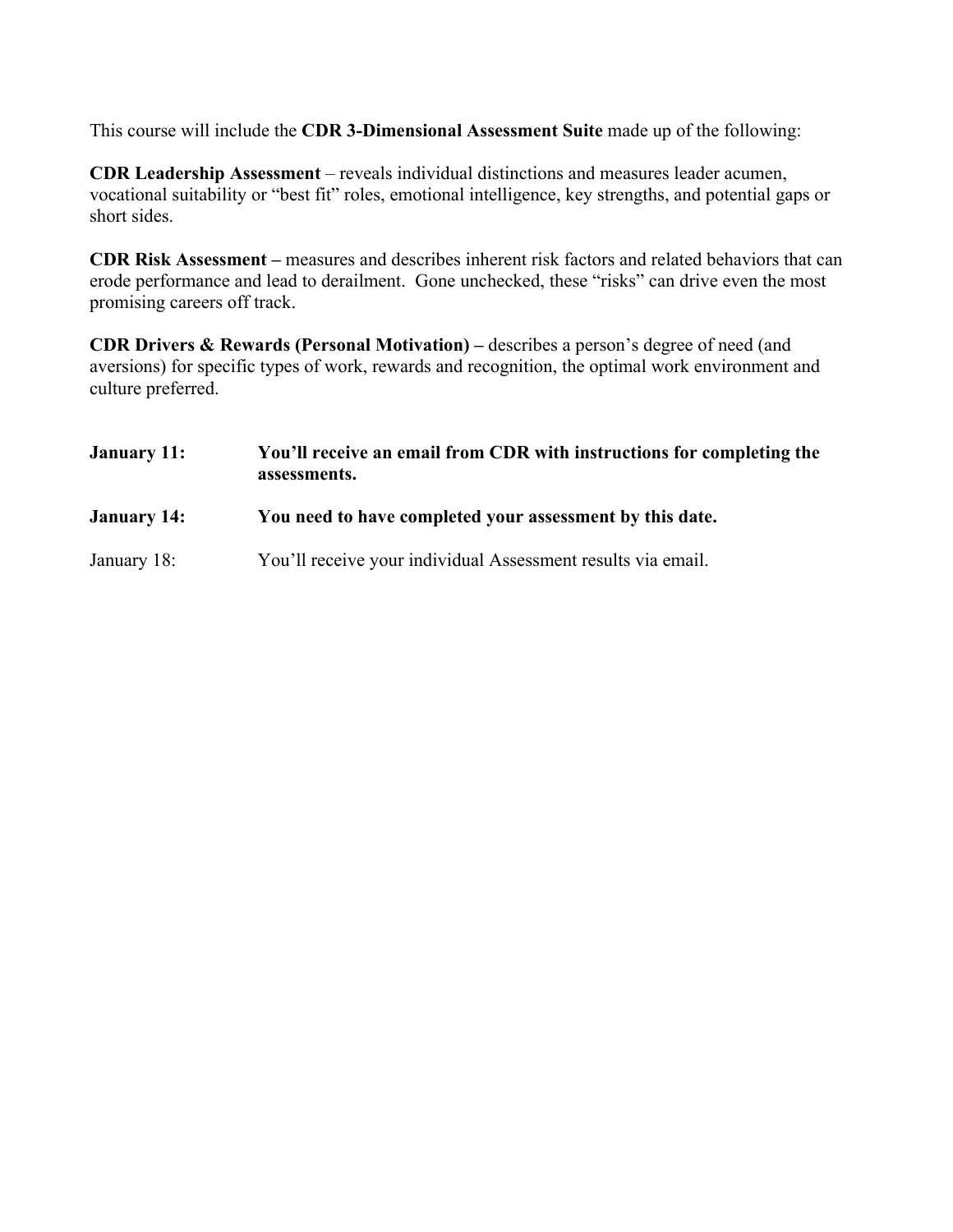### **Class Participation and Grading**:

Grades will be determined based on student performance in the following two areas:

| Participation and Assignments: | 40% |
|--------------------------------|-----|
| Personal Leadership Plan:      | 60% |

A final "grade average" of 70% is required for passing.

For example, if you received 92% for participation and assignments and an average score of 88% on quizzes, then your "grade average" would be:

 $40\% * 92 + 60\% * 88 = 89.6\%$